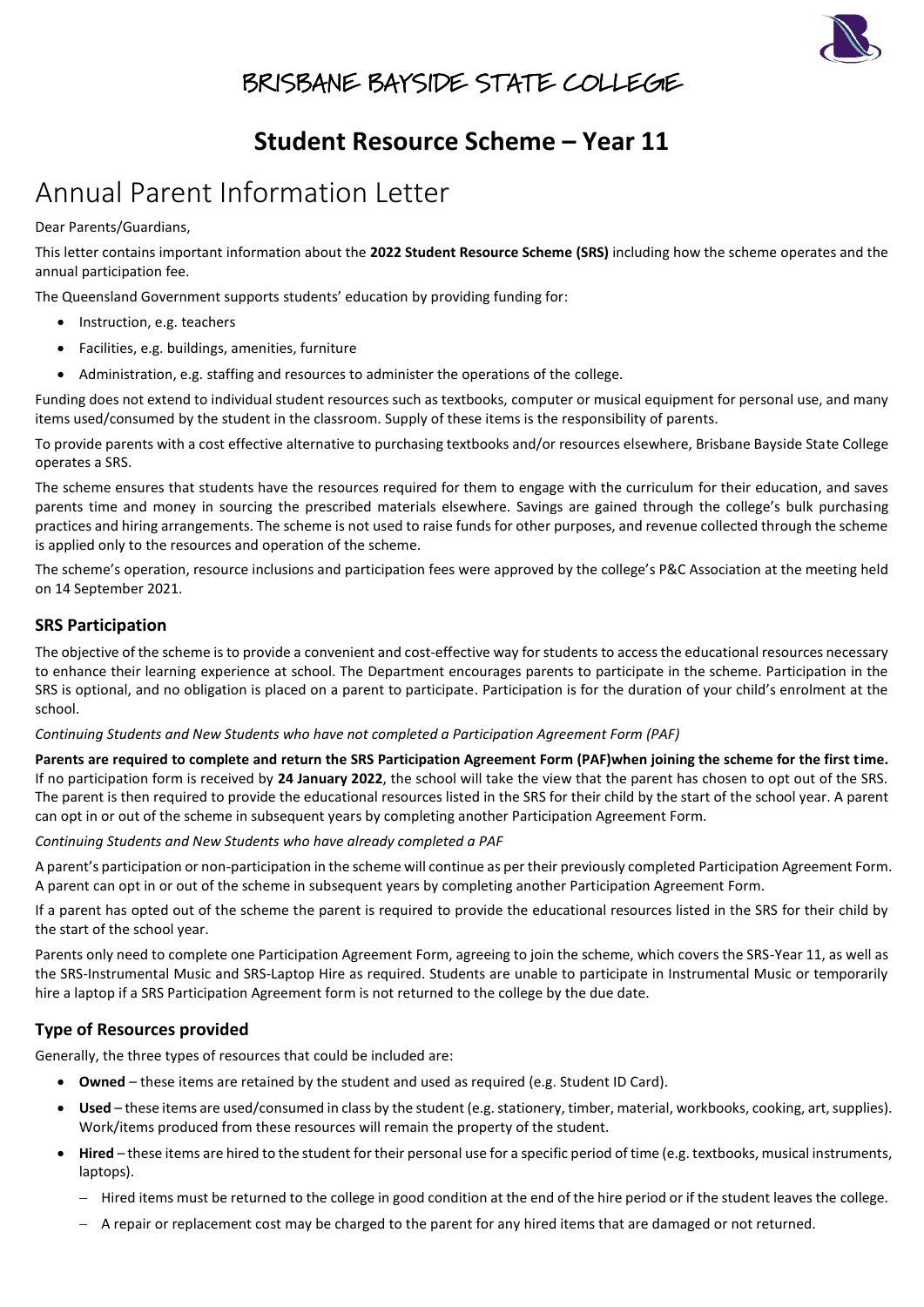

### **The SRS Participation Fee**

The **'SRS - Year 11' is a Flat Fee SRS** that covers the cost of the General Items and the Core Subjects *plus* **an Elective Fee SRS** that covers the costs for the four (4) Timetabled Elective Subjects.

If you are not satisfied that the SRS fee represents good value for money based on the inclusions, as outlined in the 'SRS - Year 11 Summarised Costs' form, you may choose not to participate in the SRS. If you choose not to participate, you will be provided with a detailed list of resources that you will need to provide for the student.

#### **The Textbook and Resource Allowance**

The Department of Education provides a Textbook and Resource Allowance (TRA) to assist parents with the cost of textbooks and other education resources for eligible Years 7 to 12 students. For those students who are eligible to receive the TRA, the TRA will be applied to reduce the cost of participation in the SRS. Information on the TRA can be found on the department's website [\(https://education.qld.gov.au/about-us/budgets-funding-grants/grants/parents-and-students/textbook-resource-allowance\)](https://education.qld.gov.au/about-us/budgets-funding-grants/grants/parents-and-students/textbook-resource-allowance).

| <b>Year level</b> | <b>TRA Rate</b> |
|-------------------|-----------------|
| Years 7 to 10     | \$136           |
| Years 11 to 12    | \$295           |

### **The SRS Fee and Payment**

The SRS – Year 11 Flat Fee is summarised below. The SRS Fee is the cost of the SRS, less the TRA, less the cost the college will subsidise. The subsidy is to make the cost even more affordable for the parent and replaces the discount for prepayment offered in previous years.

#### *SRS FLAT FEE*

| Cost of SRS | <b>TRA</b> | <b>College to Subsidise</b>                        | SRS Fee Due |
|-------------|------------|----------------------------------------------------|-------------|
| \$375.69    | \$295.00   | \$30.69<br><u>ran</u><br><b>The Common Service</b> | \$50.00     |

*PLUS*

*SRS - ELECTIVE FEE - Enter the cost of the four (4) Elective Subjects in the Elective Fee Due Column below:*

| <b>Elective Subject</b>                   | <b>Elective Fee</b> | <b>Elective Fee Due</b> |
|-------------------------------------------|---------------------|-------------------------|
| <b>Agricultural Practices</b>             | \$60                | \$0.00                  |
| <b>Aquatic Practices</b>                  | \$45                | \$0.00                  |
| <b>Biology</b>                            | \$60                | \$0.00                  |
| Chemistry                                 | \$25                | \$0.00                  |
| Dance/Dance in Practice                   | \$50                | \$0.00                  |
| Drama/Drama in Practice                   | \$0                 | \$0.00                  |
| Design                                    | \$70                | \$0.00                  |
| <b>Engineering Skills</b>                 | \$60                | \$0.00                  |
| <b>Health</b>                             | \$0                 | \$0.00                  |
| <b>Hospitality Practices</b>              | \$120               | \$0.00                  |
| <b>Industrial Technology Skills</b>       | \$110               | \$0.00                  |
| <b>Media Arts in Practice</b>             | \$20                | \$0.00                  |
| <b>Music in Practice</b>                  | \$10                | \$0.00                  |
| <b>Physical Education</b>                 | \$20                | \$0.00                  |
| <b>Physics</b>                            | \$25                | \$0.00                  |
| Psychology                                | \$30                | \$0.00                  |
| <b>Specialist Mathematics</b>             | \$25                | \$0.00                  |
| Sport and Recreation                      | \$20                | \$0.00                  |
| <b>Visual Art/Visual Arts in Practice</b> | \$100               | \$0.00                  |
|                                           |                     | \$0.00                  |

The SRS Flat Fee includes an Elective Base Fee of \$20 for each Elective (which is deducted from the elective fees).

Payment options include a single payment for the full year's fee or term instalments. Parents wishing to pay in instalments must email the completed [Payment Plan Form](https://brisbanebaysidesc.eq.edu.au/supportandresources/formsanddocuments/documents/payments/payment-plan.pdf) t[o finance@brisbanebaysidesc.eq.edu.au.](mailto:finance@brisbanebaysidesc.eq.edu.au) The SRS Flat Fee and any Elective Subject fees will be invoiced in early February and can be paid in full or in instalments, as detailed on the [Payment Plan Form.](https://brisbanebaysidesc.eq.edu.au/supportandresources/formsanddocuments/documents/payments/payment-plan.pdf)

Any unpaid invoices will be managed according to the department's [Debt Management Procedure](https://ppr.qed.qld.gov.au/pp/debt-management-procedure) and may result in the student being excluded from the scheme and/or from participating in non-curricular activities until payment is made.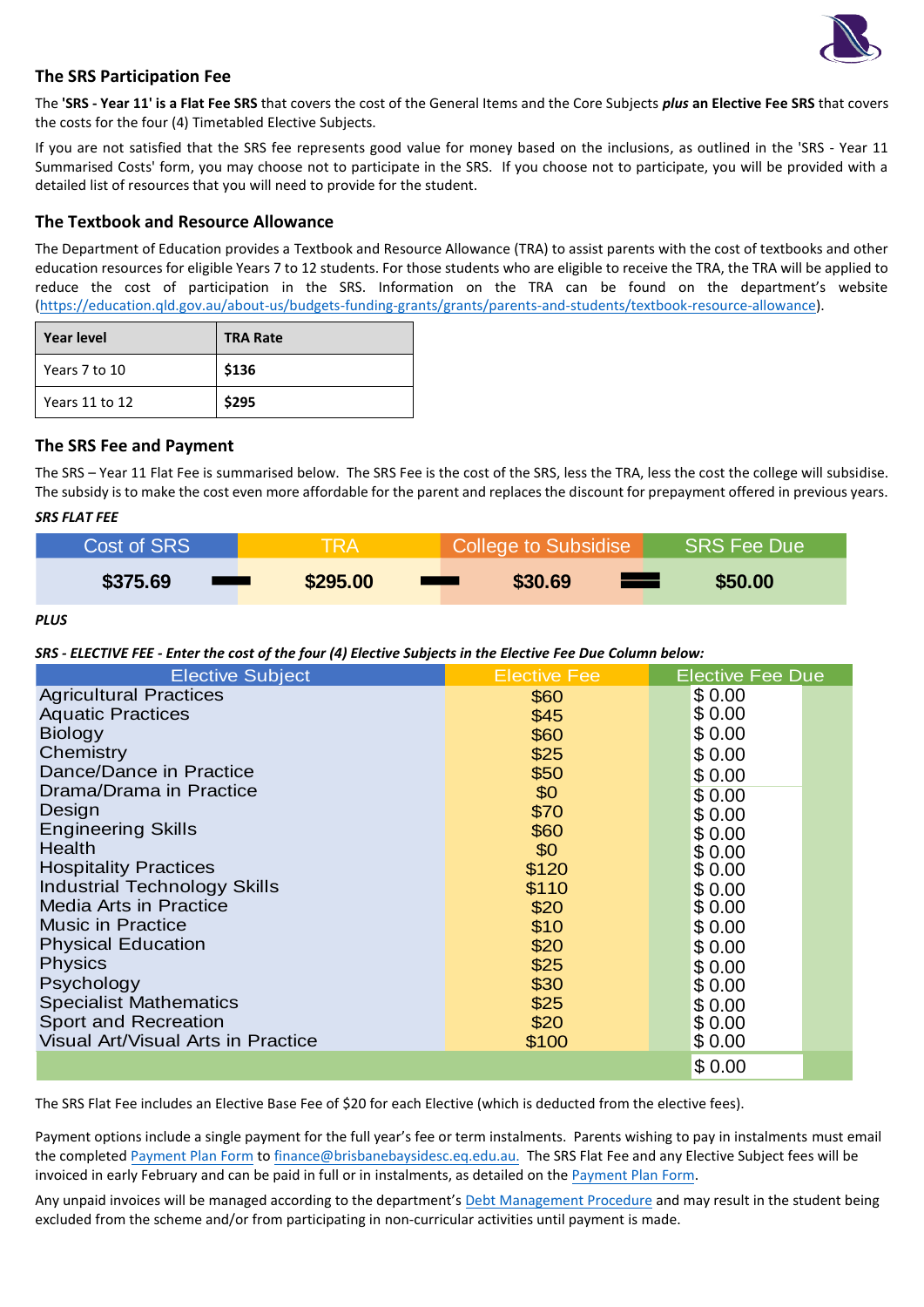

### **Financial Hardship**

Parents experiencing financial hardship who are currently participating or wish to participate in the SRS should contact the college to discuss available options in confidence.

### **Payment Method**

SRS payments can be made by BPOINT/QParent, EFTPOS (Credit/Debit Card), Centrepay.

- When paying by BPOINT, please use the Customer Reference Number (CRN) and invoice number printed on the invoice received from the college. If unsure of the CRN, please contact the college. For more information on BPOINT go to <https://brisbanebaysidesc.eq.edu.au/supportandresources/formsanddocuments/documents/payments/b-point-payments.pdf>
- Payment may be made through the QParents portal using a credit card. Payment will be directed from the QParents portal to BPOINT where relevant outstanding invoice information may be selected.
- Centrepay Deductions are available to pay the SRS fees. Use Centrepay to make regular deductions from your Centrelink payment. Centrepay is a voluntary and easy payment option available to Centrelink customers. Go to [humanservices.gov.au/centrepay](https://www.humanservices.gov.au/individuals/services/centrelink/centrepay) for more information on how to set up your Centrepay deductions.

### **Contact Us**

For all queries regarding the SRS and its inclusions, payments and payment plans, please contact the Finance Officer:

Paula Hewitt Finance Officer Email: [finance@brisbanebaysidesc.eq.edu.au](mailto:finance@brisbanebaysidesc.eq.edu.au?subject=SRS%20-%20Payment/Payment%20Plan%20Query) Phone: 3895 5340

**Parents who have not yet completed a Participation Agreement Form are reminded to complete and return it as soon as possible or before the due date**, **24 January 2022.**

## BRISBANE BAYSIDE STATE COLLEGE

## Other SRS Fees

*OTHER SRS FEES - Enter the cost of any additional SRS fee you will be using in the Other SRS Fee Due Column below:*

| <b>Other SRS</b>                     | <b>SRS Fee</b> | <b>Other SRS Fee Due</b> |  |  |
|--------------------------------------|----------------|--------------------------|--|--|
| <b>Instrumental Music Hire</b>       | \$150          | \$0.00                   |  |  |
| <b>Instrumental Music Levy</b>       | \$50           | \$0.00                   |  |  |
| Instrumental Music Maintenance Fee * | \$35           | \$0.00                   |  |  |
| Laptop Hire Fee - Semester           | \$200          | \$0.00                   |  |  |
| Laptop Hire Fee - Annual             | \$400          | \$0.00                   |  |  |
| <b>TOTAL OTHER SRS FEES DUE</b>      | \$0.00         |                          |  |  |

#### \* Percussion Instruments Only

For Parent Information regarding the other SRS details and costs please use the following links:

- [Instrumental Music](https://brisbanebaysidesc.eq.edu.au/SupportAndResources/FormsAndDocuments/Documents/Student-resource-scheme/instrumental-music-scheme-parent-information-letter.pdf)
- **[Laptop Hire](https://brisbanebaysidesc.eq.edu.au/SupportAndResources/FormsAndDocuments/Documents/Student-resource-scheme/laptop-hire-scheme-parent-information-letter.pdf)**

PLEASE NOTE: BBSC has a BYOD policy, but for parents that are not able to purchase a computer outright, there is the option to hire for the short term.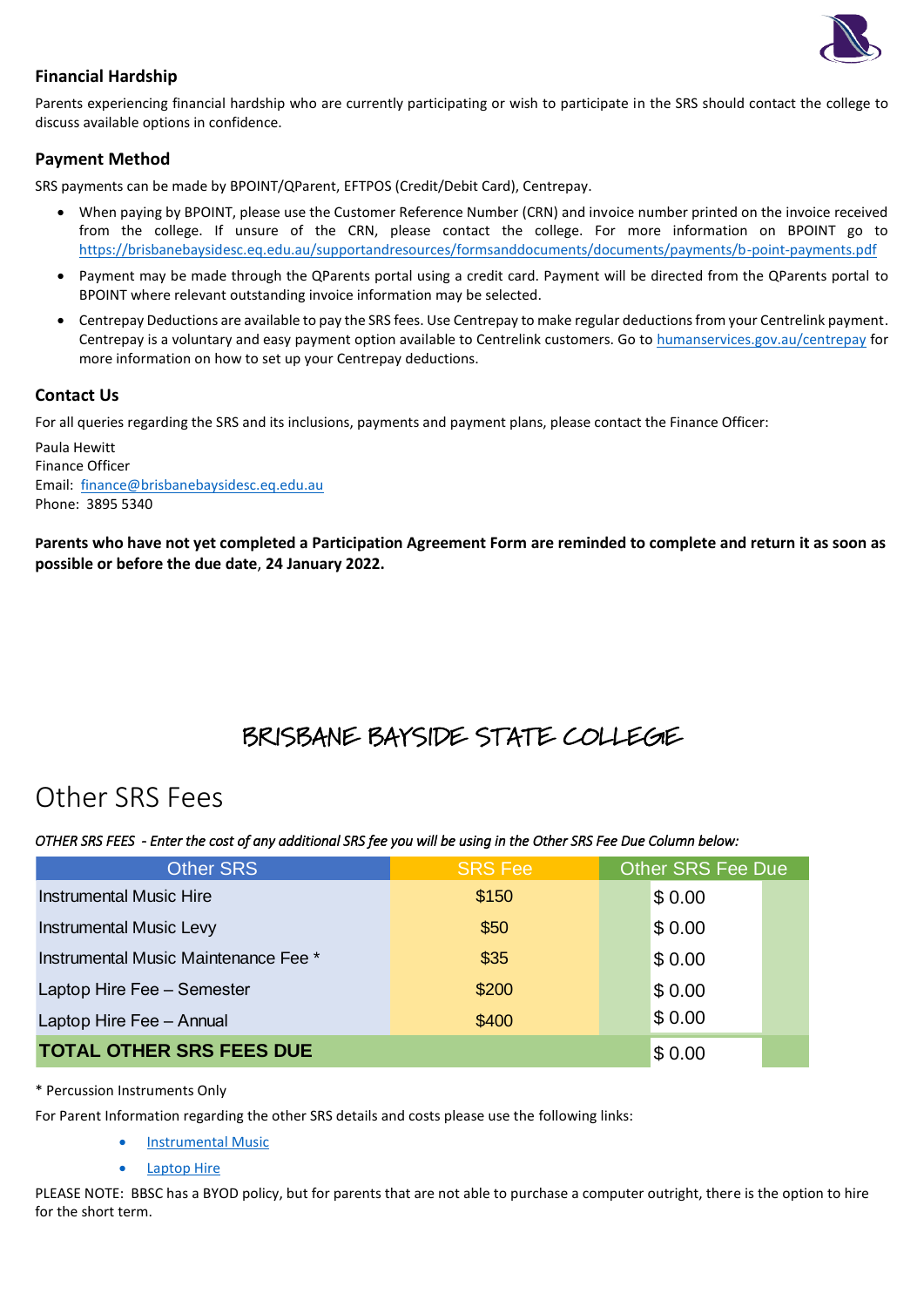

# Other Subject Charges

### *OTHER SUBJECT CHARGES - Enter the cost of any additional fees you will be using in the Fee Due Column below:*

| <b>Other Subject Charges</b>                               | Fee    | <b>Other Subject Fees Due</b> |  |
|------------------------------------------------------------|--------|-------------------------------|--|
| Certificate III in Business **                             | \$265  | \$0.00                        |  |
| Certificate III in Fitness (incl. First Aid Certificate)** | \$420  | \$0.00                        |  |
| Certificate IV in Crime and Justice Studies **             | \$700  | \$0.00                        |  |
| <b>TOTAL OTHER SUBJECT CHARGES</b>                         | \$0.00 |                               |  |

\*\* 2 Year Course – Fees are for RTO and are required to be paid upfront in full. Other courses may be offered – fees vary.

\*\* There may be additional charges for excursions

# SRS FEES – Flat, Elective and Other Fees & Other Subject Charges

### Calculated

If the Fees for subjects to be studied are entered in the three Fee sections above, the total Fees to be paid are listed below.

| <b>TOTAL SRS &amp; OTHER FEES</b> | <b>TOTAL SRS &amp; OTHER FEES DUE</b> |         |  |
|-----------------------------------|---------------------------------------|---------|--|
| Year 11 – SRS Flat Fee            |                                       | \$50.00 |  |
| Year 11 - SRS Elective Fee        |                                       | \$0.00  |  |
| <b>Other Subject Charges</b>      |                                       | \$0.00  |  |
| <b>Instrumental Music Fees</b>    |                                       | \$0.00  |  |
| Laptop Hire                       |                                       | \$0.00  |  |
| <b>TOTAL FEES DUE</b>             |                                       | \$50.00 |  |

The SRS Flat Fee and Elective Subject fees will be invoiced in early February (or upon enrolment) and will be due 30 days after the date of invoice. Other SRS fees will be invoiced after application and will be due 30 days after the date of invoice.

Instalment Plans can also be negotiated by completing the **Payment Plan form** and returning it by email to [finance@brisbanebaysidesc.eq.edu.au](mailto:finance@brisbanebaysidesc.eq.edu.au?subject=SRS%20-%20Payment/Payment%20Plan%20Query) .

PLEASE NOTE: If a student changes subjects or leaves the college, some charges are not refundable where they relate to payments for specialised resources. There will be additional charges for: Sports, Camps, Excursions, Performances and Competitions.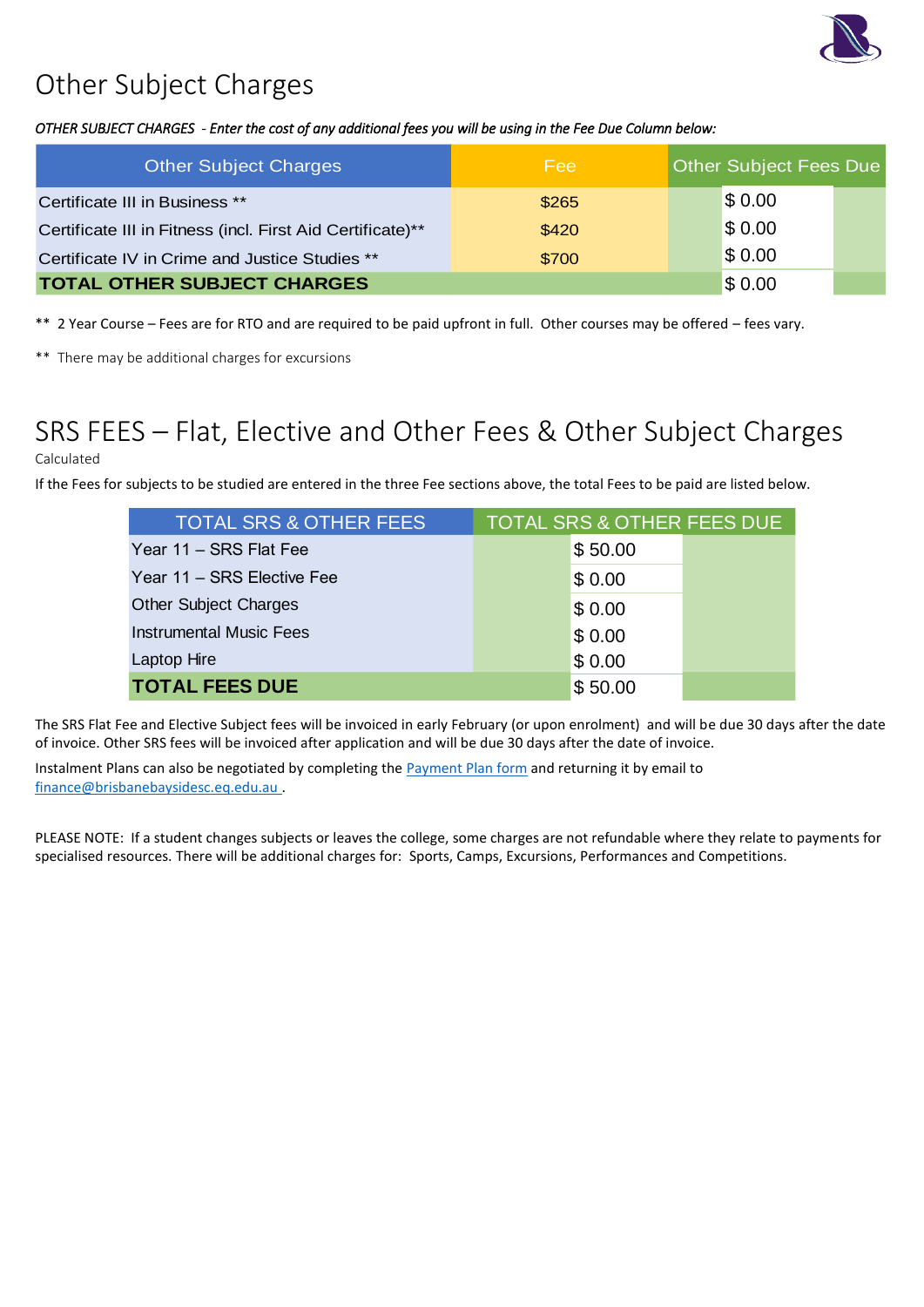### Brisbane Bayside State College

### **2022 - SRS Year 11 Summarised Costs**

#### **The Curriculum Student Resource Scheme Inclusions**

The Curriculum Student Resource Scheme (SRS) is made up of two components in the Senior Years. The components are the General Items and resources for English, Mathematics and Elective subjects. The tables below detail the SRS inclusions for these two components.

| <b>General Items</b>          | Resource                                                                                                      | <b>Type of</b><br>Resource |                         | Acquisition Cost Value (to parent) |
|-------------------------------|---------------------------------------------------------------------------------------------------------------|----------------------------|-------------------------|------------------------------------|
| <b>General Items</b>          | Administration of Scheme                                                                                      | Hired                      | \$35.00                 | \$35.00                            |
| General items                 | <b>Student Planner</b>                                                                                        | Hired                      | \$10.00                 | \$10.00                            |
| <b>General Items</b>          | Student ID Card                                                                                               | Owned                      | \$5.00                  | \$5.00                             |
| General items                 | <b>Printing Credit</b>                                                                                        | Owned                      | \$5.00                  | \$5.00                             |
| General Items                 | IT Applications and Support - ReadCloud, Adobe Design and Web Suite, ClickView<br>and IT support              | Hired                      | \$125.00                | \$125.00                           |
| <b>Subjects</b>               | <b>Resource</b>                                                                                               | Type of<br><b>Resource</b> | <b>Acquisition cost</b> | Value (to parent)                  |
| English                       | Novel - The Catcher In Rye Novel                                                                              | Used                       | \$29.95                 | \$5.99                             |
| English                       | Novel - Antony and Cleopatra                                                                                  | Hired                      | \$26.99                 | \$5.40                             |
| English                       | Teacher Prepared Materials to Complement and or Substitute Textbooks                                          | Used                       | \$10.00                 | \$10.00                            |
| English                       | In class stationery resources                                                                                 | Used                       | \$8.24                  | \$8.24                             |
| <b>Essential English</b>      | Novel - I am Malala/The Happiest Refugee/Lion                                                                 | Hired                      | \$20.20                 | \$4.04                             |
| <b>Essential English</b>      | Teacher Prepared Materials to Complement and or Substitute Textbooks                                          | Used                       | \$10.00                 | \$10.00                            |
| <b>Essential English</b>      | In class stationery resources                                                                                 | Used                       | \$13.24                 | \$13.24                            |
| <b>Essential Mathematics</b>  | Maths Quest Essential Mathematics Digital Textbook - Units 1 and 2                                            | Hired                      | \$54.94                 | \$54.94                            |
| <b>Essential Mathematics</b>  | Maths Quest Essential Mathematics Digital Textbook - Units 3 and 4 (Term 4)                                   | Hired                      | \$13.74                 | \$13.74                            |
| <b>Essential Mathematics</b>  | Teacher Prepared Materials to Complement and or Substitute Textbooks                                          | Used                       | \$10.00                 | \$10.00                            |
| <b>Essential Mathematics</b>  | In class resources                                                                                            | Used                       | \$38.00                 | \$1.34                             |
| <b>General Mathematics</b>    | Maths Quest General Mathematics Digital Textbook - Units 1 and 2                                              | Hired                      | \$54.94                 | \$54.94                            |
| <b>General Mathematics</b>    | Maths Quest General Mathematics Digital Textbook - Units 3 and 4 (Term4)                                      | Hired                      | \$13.74                 | \$13.74                            |
| <b>General Mathematics</b>    | Teacher Prepared Materials to Complement and or Substitute Textbooks                                          | Used                       | \$10.00                 | \$10.00                            |
| <b>General Mathematics</b>    | In class resources                                                                                            | Used                       | \$29.05                 | \$1.40                             |
| <b>Mathematical Methods</b>   | Maths Quest Mathematical Methods Digital Textbook - Units 1 and 2                                             | Hired                      | \$54.94                 | \$54.94                            |
| <b>Mathematical Methods</b>   | Maths Quest Mathematical Methods Digital Textbook - Units 3 and 4 (term4)                                     | Hired                      | \$13.74                 | \$13.74                            |
| <b>Mathematical Methods</b>   | Teacher Prepared Materials to Complement and or Substitute Textbooks                                          | Used                       | \$10.00                 | \$10.00                            |
| <b>Mathematical Methods</b>   | In class resources                                                                                            | Used                       | \$5.10                  | \$1.02                             |
| <b>Specialist Mathematics</b> | Maths Quest Specialist Mathematics Digital Textbook - Units 1 and 2                                           | Hired                      | \$54.94                 | \$54.94                            |
| <b>Specialist Mathematics</b> | Maths Quest Specialist Mathematics Digital Textbook - Units 3 and 4 (Term 4)                                  | Hired                      | \$54.94                 | \$54.94                            |
| <b>Specialist Mathematics</b> | Teacher Prepared Materials to Complement and or Substitute Textbooks                                          | Used                       | \$10.00                 | \$10.00                            |
| <b>Specialist Mathematics</b> | In class resources                                                                                            | Used                       | \$5.10                  | \$1.02                             |
| Biology                       | Biology - Units 1 and 2 (digital textbook)                                                                    | Hired                      | \$63.60                 | \$21.20                            |
| Biology                       | Biology - Units 3 and 4 (digital textbook - Year 11 Term 4)                                                   | Hired                      | \$63.60                 | \$4.24                             |
| Biology                       | BioZone - Units 1 and 2                                                                                       | Owned                      | \$34.95                 | \$34.95                            |
| Biology                       | Teacher Prepared Materials to Complement Textbooks                                                            | Used                       | \$15.00                 | \$15.00                            |
| Biology                       | Science Kit - Equipment for Experiments                                                                       | Used                       | \$83.60                 | \$17.10                            |
| Biology                       | <b>Materials for Experiments</b>                                                                              | Used                       | \$21.60                 | \$7.20                             |
| Chemistry<br>Chemistry        | Chemistry - Units 1 and 2 (digital textbook)<br>Chemistry - Units 3 and 4 (digital textbook - Year 11 Term 4) | Hired<br>Hired             | \$63.60<br>\$63.60      | \$21.20<br>\$4.24                  |
| Chemistry                     | Teacher Prepared Materials to Complement Textbooks                                                            | Used                       | \$20.00                 | \$20.00                            |
| Chemistry                     | Science Kit - Equipment for Experiments                                                                       | Used                       | \$83.60                 | \$17.10                            |
| Chemistry                     | <b>Materials for Experiments</b>                                                                              | Used                       | \$3.00                  | \$1.00                             |
| Physics                       | Physics - Units 1 and 2 (digital textbook)                                                                    | Hired                      | \$63.60                 | \$21.20                            |
| Physics                       | Physics - Units 3 and 4 (digital textbook - Year 11 Term 4)                                                   | Hired                      | \$63.60                 | \$4.24                             |
| Physics                       | Teacher Prepared Materials to Complement Textbooks                                                            | Used                       | \$20.00                 | \$20.00                            |
| Physics                       | Science Kit - Equipment for Experiments                                                                       | Used                       | \$83.60                 | \$12.70                            |
| Physics                       | <b>Materials for Experiments</b>                                                                              | Used                       | \$17.80                 | \$5.90                             |
| <b>Agricultural Practices</b> | Dynamic Agriculture Yr7-10 4th Edition                                                                        | Hired                      | \$79.05                 | \$13.18                            |
| <b>Agricultural Practices</b> | Teacher Prepared Materials to Complement and or Substitute Textbooks                                          | Used                       | \$30.00                 | \$30.00                            |
| <b>Agricultural Practices</b> | Science Kit - Equipment for Projects                                                                          | Used                       | \$101.60                | \$17.82                            |
| <b>Agricultural Practices</b> | <b>Materials for Projects</b>                                                                                 | Used                       | \$34.00                 | \$34.00                            |
| <b>Aquatic Practices</b>      | Teacher Prepared Materials to Complement and or Substitute Textbooks                                          | Used                       | \$30.00                 | \$30.00                            |
| <b>Aquatic Practices</b>      | Science Kit - Equipment for Projects                                                                          | Used                       | \$83.60                 | \$34.30                            |
| <b>Aquatic Practices</b>      | Snorkelling Kit (fins, mask, snorkel)                                                                         | Hired                      | \$60.00                 | \$12.00                            |
| Psychology                    | Psychology - Units 1 and 2 (digital textbook)                                                                 | Hired                      | \$63.60                 | \$21.20                            |
| Psychology                    | Psychology - Units 3 and 4 digital textbook (Year 11 Term 4)                                                  | Hired                      | \$63.60                 | \$4.24                             |
| Psychology                    | Teacher Prepared Materials to Complement and or Substitute Textbooks                                          | Used                       | \$35.00                 | \$35.00                            |
| Psychology                    | <b>Practical materials</b>                                                                                    | Used                       | \$440.00                | \$20.00                            |
| Health                        | Teacher Prepared Materials to Complement and or Substitute Textbooks                                          | Used                       | \$20.00                 | \$20.00                            |
| Sport and Recreation          | Teacher Prepared Materials to Complement and or Substitute Textbooks                                          | Used                       | \$20.00                 | \$20.00                            |
| Sport and Recreation          | <b>Sporting Equipment</b>                                                                                     | Used                       | \$1,587.00              | \$20.00                            |
| <b>Physical Education</b>     | Teacher Prepared Materials to Complement and or Substitute Textbooks                                          | Used                       | \$20.00                 | \$20.00                            |
| <b>Physical Education</b>     | <b>Sporting Equipment</b>                                                                                     | Used                       | \$1,587.00              | \$20.00                            |
|                               |                                                                                                               |                            |                         |                                    |